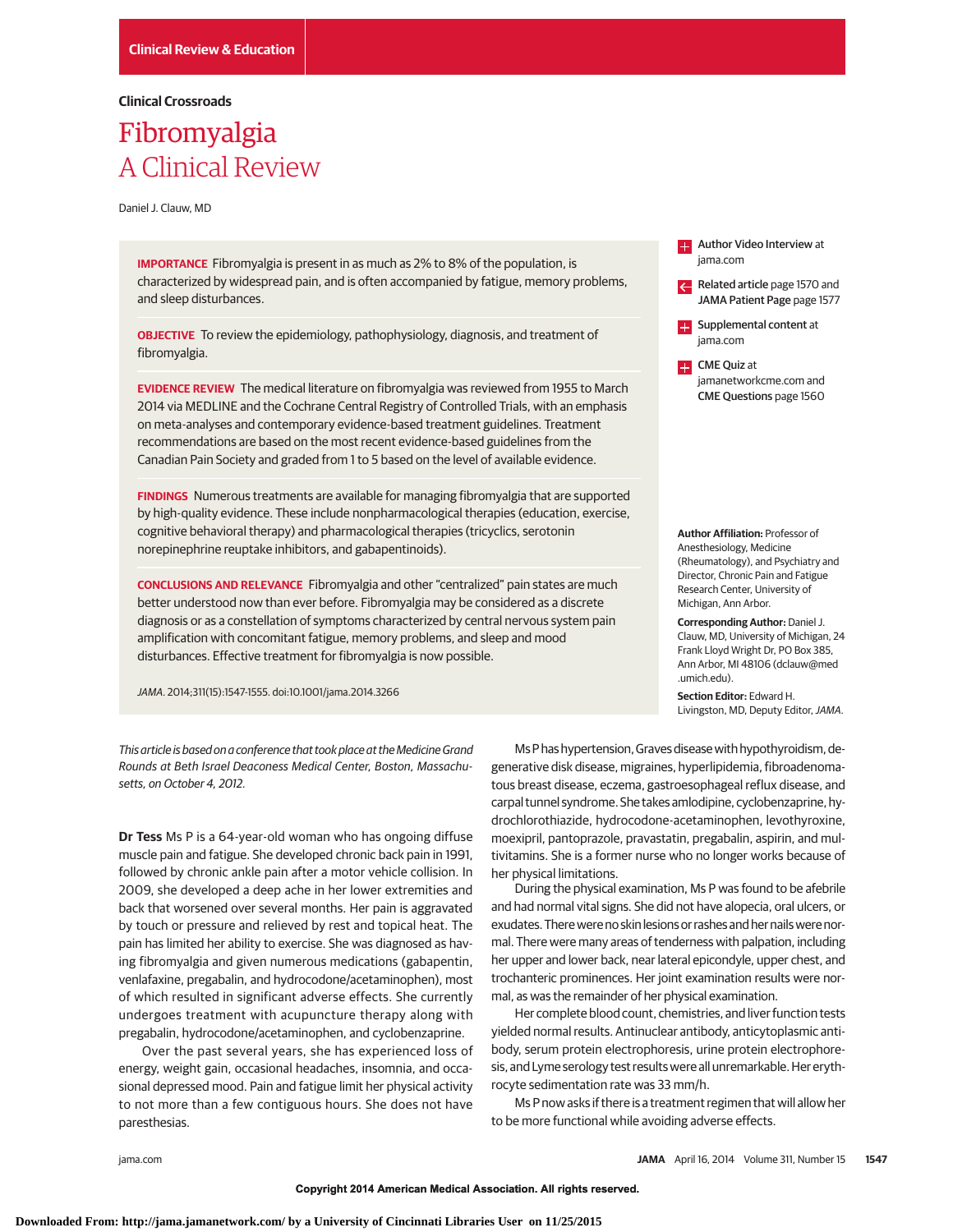# Ms P: Her View

Most people do not understand fibromyalgia. They don't really get it; they see you, they look at you, and you look fine. So they do not understand. The fibromyalgia pain feels like a deep muscle strain or pain. For me, it has been mostly a dull, deep pain and ache throughout my body. I never know what my day is going to be like. I have to wake up in the morning and see what hurts and how I can medicate it and how I can function for the day. During the day, I feel I have an expiration date on me. It's like I have a weight around my neck, back, or waist and I start to go down after a while. I still can feel okay mentally but my body just quits on me and I have to lie down.

The medication is affecting my activities of daily living. I usually take it at night so that I can function in the morning but I can never just jump up to go and do anything the way I used to. I have to have a grace period for getting up, seeing what hurts … see if I need to take additional medication. It's kind of like I'm walking through a fog. The acupuncture has helped alleviate the pain. I did not expect it to be as helpful as other medications, but with it I can take less medication overall.

At first, the hardest part was getting a diagnosis. It had to be either A, B, C, D, or E, and it was not. Since my doctor diagnosed me, the frustrating part has been finding medications or treatments that will help me to get back to as much of a normal life as I can. Is there a better plan for me?

# Fibromyalgia

# Search Methods

**Dr Clauw**The medical literature on fibromyalgia was searched from 1955 to March 2014 using MEDLINE and the Cochrane Central Registry of Controlled Trials. The search terms used were fibrositis and fibromyalgia. The limits used were "clinical trial" or "review."

The best-quality evidence (eg, meta-analyses, systematic reviews) received the greatest emphasis. Treatments recommendations in this review are generally derived from the Canadian Pain Society guidelines, $1$  which are the most recent guidelines to have considered North American randomized clinical trials of drugs for this condition. Recommendations were graded from 1 to 5 based on the evidence quality.<sup>2</sup>

## Epidemiology and Pathophysiology of Fibromyalgia

After osteoarthritis, fibromyalgia is the second most common "rheumatic" disorder. Depending on the diagnostic criteria used, the prevalence is from 2% to 8% of the population.<sup>3-5</sup> The diagnostic criteria for fibromyalgia were originally published in 1990 and emphasized chronic widespread pain with a number of tender points.<sup>6</sup> Using this definition, almost all patients with fibromyalgia were women because they have many more tender points than do men. Newer diagnostic criteria are entirely symptom based and do not require counts of the number of tender points.<sup>7</sup> With the newer diagnostic criteria, the disease has a female:male ratio of 2:1, similar to other chronic pain conditions.<sup>5</sup> Fibromyalgia can develop at any age, including in childhood. The prevalence is similar in different countries, cultures, and ethnic groups; there is no evidence that fibromyalgia has a higher prevalence in industrialized countries and cultures.<sup>4</sup>

Patients developing fibromyalgia commonly have lifelong histories of chronic pain throughout their body. Any regional or widespread chronic musculoskeletal pain occurs in about 30% of the population.<sup>4</sup> Ms P's "pain-prone phenotype," manifested by having many discrete episodes of chronic pain in her lifetime, is an important part of her medical history. Patients with fibromyalgia are likely to have a history of headaches, dysmenorrhea, temporomandibular joint disorder, chronic fatigue, irritable bowel syndrome and other functional gastrointestinal disorders, interstitial cystitis/painful bladder syndrome, endometriosis, and other regional pain syndromes (especially back and neck pain).8,9What might appear to one health care practitioner as a new episode of acute or subacute pain can in fact be simply another region of the body associated with pain.<sup>10</sup>

Fibromyalgia can be thought of as a centralized pain state. Centralized pain is a lifelong disorder beginning in adolescence or young adulthood manifested by pain experienced in different body regions at different times.11-13 "Centralized" refers to central nervous system origins of or amplification of pain. This term does not imply that peripheral nociceptive input (ie, damage or inflammation of body regions) is not contributing to these individuals' pain but rather that they feel more pain than would normally be expected based on the degree of nociceptive input. Understanding centralized pain is important for surgeons and proceduralists because patients with these disorders may request interventions to eliminate pain (eg, hysterectomy, back surgery).<sup>14</sup> Not surprisingly, this pain-prone phenotype, best exemplified by a patient with fibromyalgia, predicts failure to respond to opioids or operations performed to reduce pain.<sup>15</sup>

Family members of patients with fibromyalgia may also have a history of chronic pain. Compared with relatives of individuals without fibromyalgia, first-degree relatives of patients with fibromyalgia are more likely (odds ratio, 8.5; 95% CI, 2.8-26; P<.001) to have fibromyalgia and other chronic pain states.<sup>16</sup> Genetic factors may explain the strong familial predisposition to fibromyalgia and many chronic pain conditions.<sup>13,17</sup> Genes associated with increased or decreased frequency of chronic pain states or pain sensitivity regulate the breakdown or binding of pain sensitivity–modulating neurotransmitters and others of inflammatory pathways. Pain sensitivity is polygenic, and differential pain sensitivity between individualsmay result from imbalances or altered activity of various neurotransmitters, explaining why centrally acting analgesics either help many cooccurring symptoms (pain, sleep, mood, fatigue) or do not help at all in a given individual. Twin studies suggest that approximately 50% of the risk of developing fibromyalgia and related conditions such as irritable bowel syndrome and headache is genetic and 50% is environmental.<sup>18</sup>

Environmental factors most likely to trigger fibromyalgia include stressors involving acute pain that would normally last for a few weeks. Fibromyalgia or similar illnesses, such as chronic fatigue syndrome, can be triggered by certain types of infections<sup>19</sup> (eg, Epstein-Barr virus, Lyme disease, Q fever, viral hepatitis), trauma20 (motor vehicle collisions), or deployment to war.<sup>21</sup> Psychological stress may also trigger fibromyalgia.

Fibromyalgia may also occur with other chronic pain conditions like osteoarthritis, rheumatoid arthritis, and lupus. Approximately 10% to 30% of patients with these rheumatic disorders also meet criteria for fibromyalgia.<sup>22</sup> Previously termed secondary fibromyalgia, this phenomenon is better viewed as centralized pain because this presentation is common and might occur in a subset of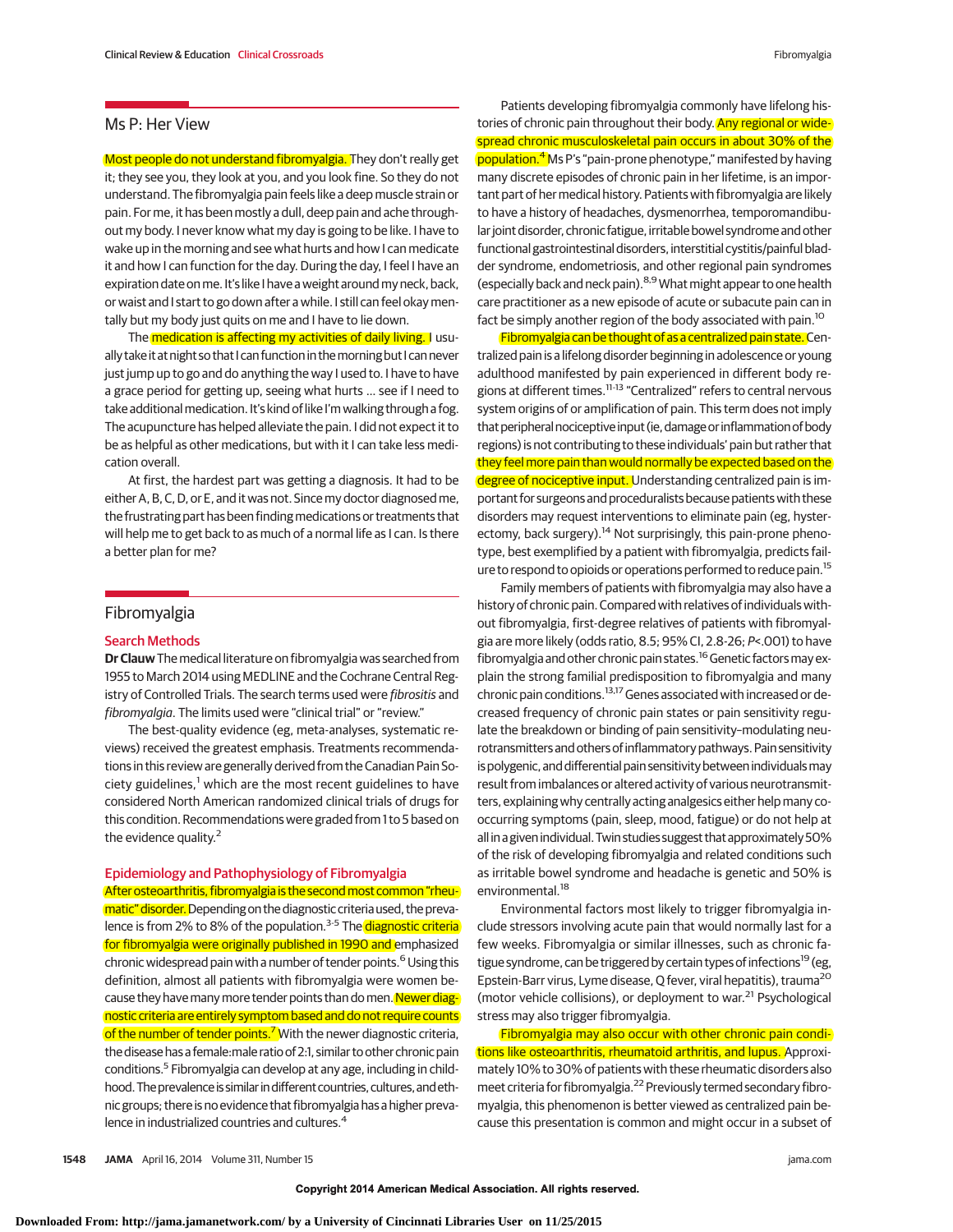any chronic pain cohort. The term centralization implies that peripheral nociceptive input might be responsible for some of a patient's pain but central nervous system factors likely amplify the pain. An individual's "set point" or "volume control" for pain is set by a variety of factors, including the levels of neurotransmitters that facilitate pain transmission (turn up the gain or volume control) and those that reduce pain transmission. These central factors may also result in fatigue, memory problems, and sleep and mood disturbances, probably because the same neurotransmitters that control pain and sensory sensitivity also control sleep, mood, memory, and alertness.22

The observation that fibromyalgia patients had diffuse tenderness led to functional, chemical, and structural brain neuroimaging studies. These studies showed a biological basis for fibromyalgia pain and related pain amplification syndromes.<sup>23</sup> Fibromyalgia patients experience pain for what patients without fibromyalgia perceive as touch. Functional magnetic resonance imaging studies of the brain response to these stimuli show brain activation patterns in pain processing areas in fibromyalgia patients when given a mild pressure or heat stimulus.<sup>24,25</sup>

Psychological, behavioral, and social issues contribute to the pathogenesis of fibromyalgia and complicate its treatment. Individuals with fibromyalgia more likely have psychiatric disorders, including depression, anxiety, obsessive-compulsive disorder, and posttraumatic stress disorder. This may result from common triggers for these psychiatric conditions and fibromyalgia like early-life stress or trauma. Neurotransmitters mediating pain transmission may also affect mood, memory, fatigue, and sleep. Potentially modifiable risk factors for developing fibromyalgia include poor sleep, obesity, physical inactivity, and poor job or life satisfaction. Cognitive factors such as catastrophizing (a way of thinking about pain such that it will have very negative consequences) or fearing that movement will worsen pain are poor prognostic factors for fibromyalgia and other chronic pain states. The psychological components of fibromyalgia or other pain conditions are treatable by cognitive behavioral therapy, which can be very effective but, unfortunately, is rarely used in clinical practice. Many patients seen in routine clinical practice who have fibromyalgia or fibromyalgia-like syndromes may respond well to simple interventions such as stress reduction, improved sleep patterns, and increased activity and exercise. These interventions should always be emphasized and may suffice, precluding the need for drug therapy.

## Diagnosis of Fibromyalgia

The 1990 American College of Rheumatology criteria for fibromyalgia were research classification criteria and were never intended to be used as strict diagnostic criteria for use in clinical practice.<sup>6</sup> These criteria require that individuals have widespread pain (pain in the axial skeleton, above and below the waist, and on both sides of the body) as well as tenderness in 11 or more of 18 possible "tender points." Many individuals who clearly have fibromyalgia do not have pain throughout their entire body or may not have at least 11 tender points. Moreover, the symptoms of pain and tenderness are common and it is impossible to know where to draw the line between an individual with isolated symptoms and someone with a pain-inducing illness.<sup>26</sup>

The alternative 2011 fibromyalgia survey criteria were intended for use in epidemiological studies and represent an alternative method to assess fibromyalgia.<sup>7,27,28</sup> These criteria include a patient self-report survey that is administered on a single piece of paper (Figure). Patients fill out a symptom survey asking about the locations of pain as well as the presence and severity of fatigue, sleep disturbances, memory difficulties, headaches, irritable bowel, and mood problems. Practitioners may prefer this approach of assessment for fibromyalgia because it does not require performing a tender-point examination. These criteria identify most of the same individuals who meet the 1990 criteria but identifies many more male patients (who rarely meet the 1990 criteria because of inadequate numbers of tender points).<sup>7,28</sup> The new criteria have the advantage of conceptualizing the core symptoms of fibromyalgia as a continuum of pain centralization or "fibromyalgia-ness."<sup>29</sup>

In clinical practice, fibromyalgia should be suspected in patients having multifocal pain not fully explained by injury or inflammation. In most cases, musculoskeletal pain is the most prominent feature. Because pain pathways throughout the body are amplified, pain can occur anywhere. Consequently, chronic headaches, sore throats, visceral pain, and sensory hyperresponsiveness are very common in individuals with fibromyalgia and were seen in Ms P.

Pain is a defining feature of fibromyalgia. Features of the pain distinguishing fibromyalgia from other disorders are important to consider when evaluating patients (Box 1). These same features are also useful when considering other centralized pain syndromes. Ms P had nearly all of the characteristics summarized in Box 1.

Usually, the physical examination is unremarkable in patients with fibromyalgia. Nevertheless, most patients have diffuse tenderness. This can be ascertained by performing a tender-point count as was done for Ms P. Patients with fibromyalgia are more sensitive to the inflation of a blood pressure cuff.<sup>31</sup> The overall pain threshold also can be assessed by performing a rapid examination of the hands and arms by applying firm pressure over several interphalangeal joints of each hand and over the adjacent phalanges, then caudally to include firm palpation of the muscles of the forearm. Diffuse tenderness from a low central pain threshold is present if the patient has tenderness in many of these areas or only in the forearm muscles. When tenderness is present only over the interphalangeal joints and not the other regions (especially if there is any swelling over these joints), a diagnosis of a systemic autoimmune disorder should be considered.

Apart from sorting through the differential diagnosis, laboratory testing is not useful for establishing a diagnosis of fibromyalgia. Basic laboratory evaluation may include complete blood count, routine serum chemistries, thyrotropin, vitaminD, erythrocyte sedimentation rate, and C-reactive protein. Serologic studies such as antinuclear antibody and rheumatoid factor assays are generally avoided unless symptoms or signs (eg, swollen joints) suggest an autoimmune disorder.

Once other pain disorders are excluded and any peripheral sources of pain are treated, an important and perhaps controversial step is asserting the diagnosis of fibromyalgia. Some believe that a label of fibromyalgia may harm patients. However, studies suggest that the opposite is true: establishing a diagnosis of fibromyalgia can provide substantial relief for patients.<sup>32</sup> In fact, once the diagnosis is established, there may be decreased health care utilization, with fewer referrals and reduced diagnostic testing seeking causes of pain.<sup>33</sup> Ms P was relieved once her diagnosis of fibromyalgia was established. Once she knew the cause of her pain, she could concentrate on treatment.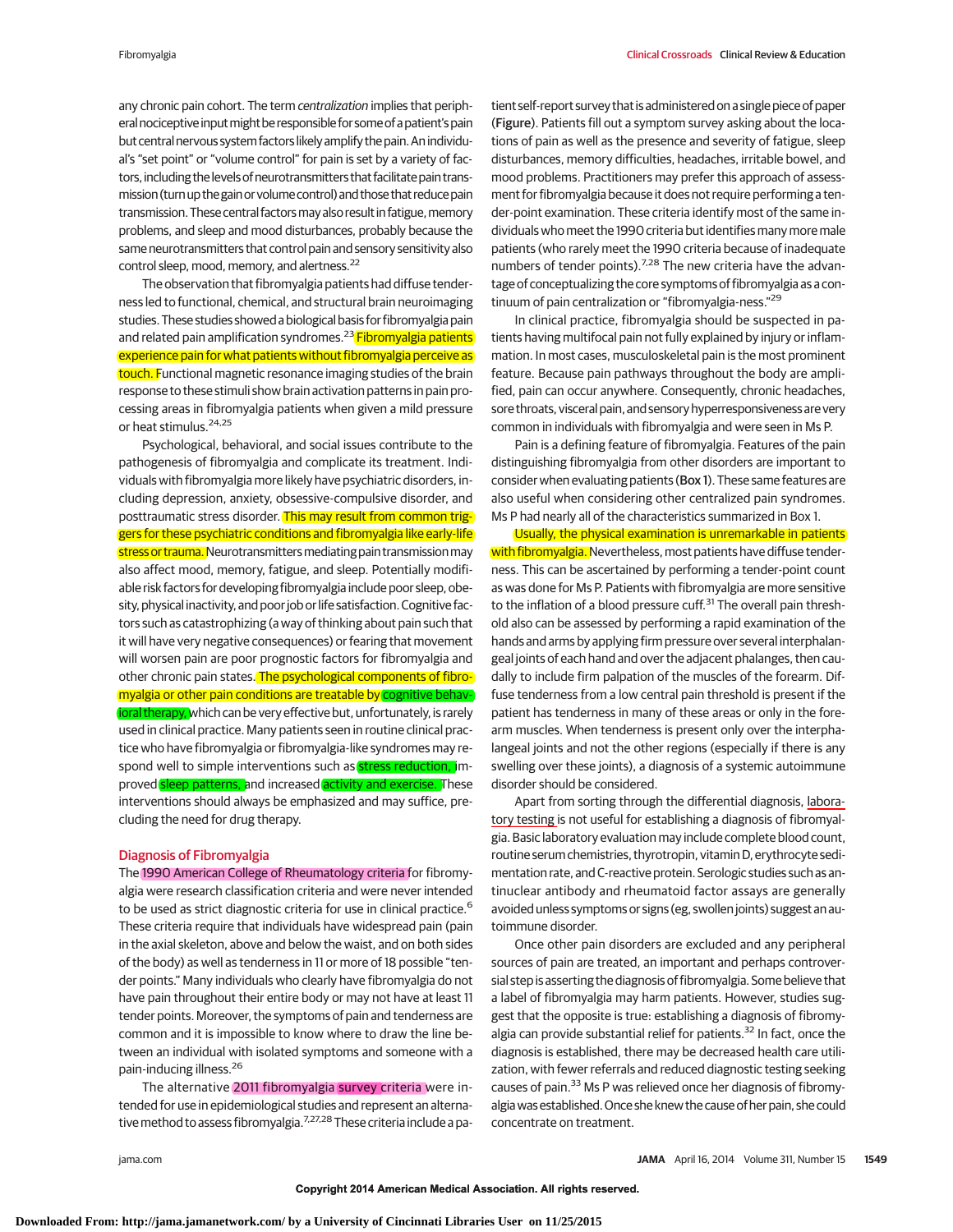

Figure. Example of a Patient Self-report Survey for the Assessment of Fibromyalgia Based on Criteria in the 2011 Modification of the ACR Preliminary Diagnostic Criteria for Fibromyalgia<sup>7</sup>

in blue. The possible score ranges from O to 31 points; a score  $\geq$ 13 points is consistent with a diagnosis of fibromyalgia. Additional scoring information and a printer-ready version of this survey that patients can complete are available online (eFigure 1 and eFigure 2 in the Supplement).

## Treatment of Fibromyalgia

Fibromyalgia is best approached by integrating pharmacological and nonpharmacological treatments while engaging patients as active participants in the process. Fibromyalgia can be diagnosed and treated in the primary care setting. Referral to specialists should be necessary only for patients in whom the diagnosis is uncertain (eg, to a rheumatologist or neurologist, depending on symptoms) or for patients refractory to therapy (eg, to multidisciplinary pain clinics) or with significant comorbid psychiatric issues (eg, to a psychiatrist or psychologist). Developing treatment teams is useful, even if they are only virtual teams. The team should include clinicians with expertise in patient education (eg, midlevel practitioners or nurse educators), exercise therapy (eg, physical or occupational therapists), and cognitive behavioral therapy.

The Table summarizes the recommendations of the Canadian National Fibromyalgia Guideline Advisory Panel.<sup>34</sup> These and other guidelines generally recommend that all patients should receive education about the nature of this condition (ie, that the pain is not due to damage of painful regions and is not progressive) as well as about the importance of playing an active role in their own care. In particular, the importance of stress reduction, sleep, andexercise should be continually reinforced. Pharmacological therapies can be helpful in alleviating some symptoms, but patients rarely achieve meaningful improvements without adopting these core selfmanagement strategies.

# Pharmacological Therapies

The general approach to pharmacological therapy is summarized in Box 2. Effective pharmacological therapies generally work in part by reducing the activity of facilatory neurotransmitters (eg, gabapentinoids reduce glutamate $46,47$ ) or by increasing the activity of inhibitory neurotransmitters such as norepinephrine and serotonin (eg, tricyclics, serotonin norepinephrine reuptake inhibitors<sup>48,49</sup>) or γ-aminobutyric acid (eg, γ-hydroxyglutamate<sup>43,50</sup>). The hyperactive endogenous opioid system<sup>51</sup> in fibromyalgia may explain why opioids appear to be ineffective<sup>15,52</sup> and low-dose naltrexone<sup>44</sup> is a promising new treatment. Several drugs or classes of drugs have strong evidence (level 1A evidence) for efficacy in treating fibromyalgia,<sup>53</sup> including tricyclic compounds<sup>40</sup> (amitriptyline, cyclobenzaprine), gabapentinoids<sup>54</sup> (pregabalin, gabapentin), serotonin norepinephrine reuptake inhibitors (duloxetine,<sup>55</sup> milnacipran<sup>56</sup>), and y-hydroxybutyrate.<sup>43</sup> Drugs with more limited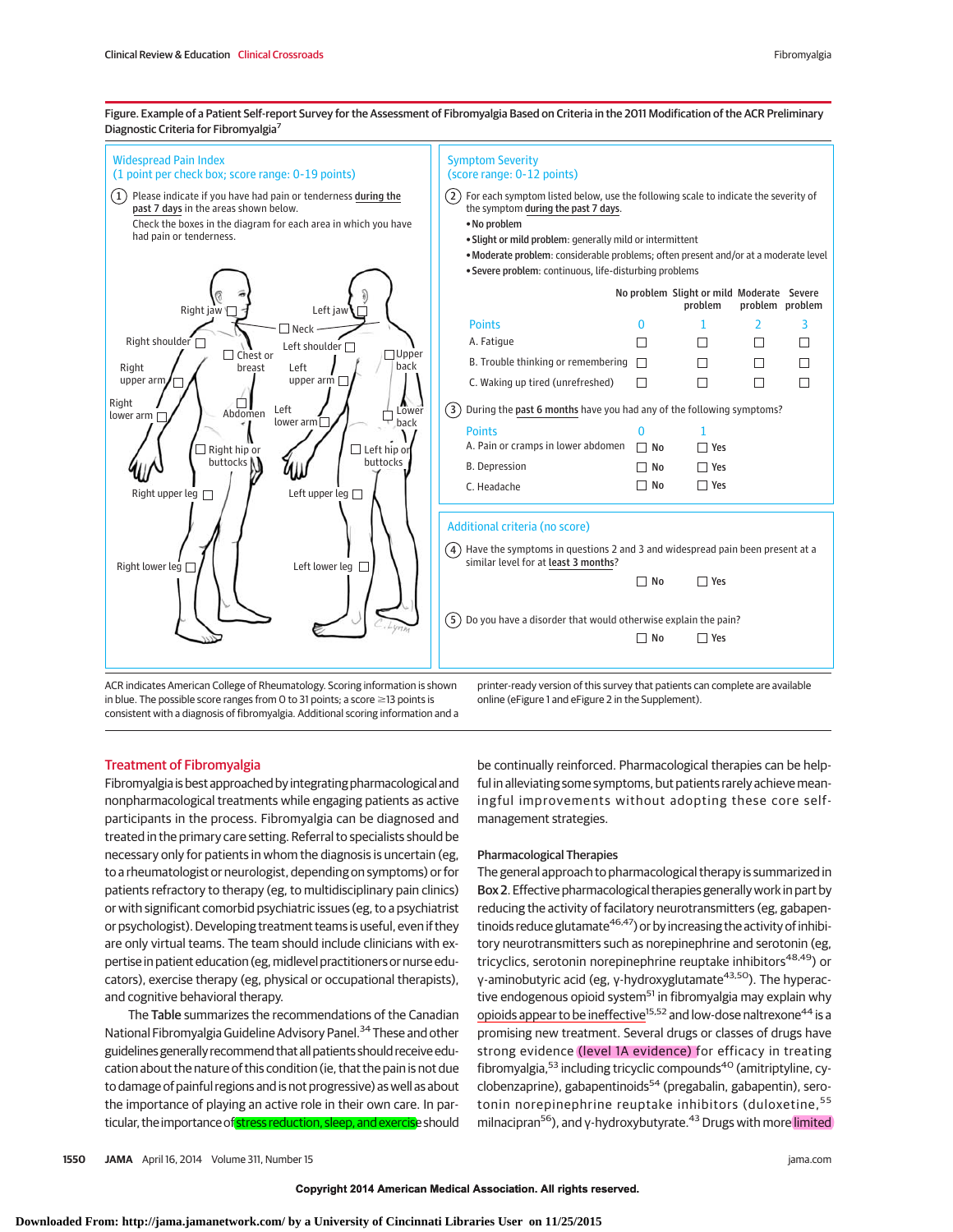Fibromyalgia Clinical Crossroads Clinical Review & Education

evidence of efficacy include older selective serotonin reuptake inhibitors with greater noradrenergic activity when used at higher doses (eg, fluoxetine, <sup>57</sup> paroxetine, sertraline), low-dose naltrexone,<sup>58</sup> esreboxetine<sup>59</sup> (a serotonin norepinephrine reuptake inhibitor not available in the United States), and cannabanoids.<sup>60</sup> When treating polygenic chronic illnesses, it is often necessary to use combinations of several drugs having differing mechanisms of action.

Drugs frequently used to treat peripheral pain such as nonsteroidal anti-inflammatory drugs, opioids, and corticosteroids do not effectively treat fibromyalgia pain. In fact, all oral analgesics (eg, nonsteroidal anti-inflammatory drugs and opioids) are onlymodestly effective for treating chronic pain (ie, work well in only a third of patients).<sup>61</sup> There is evidence that opioids might worsen fibromyalgia-related hyperalgesia and other centralized pain states, leading to opioid-induced hyperalgesia.<sup>15</sup>

## Nonpharmacological Therapies

The 3 best-studied nonpharmacological therapiesareeducation, cognitive behavioral therapy, and exercise.All have strong (level 1A evidence) evidence for efficacy in fibromyalgia. The magnitude of the treatment response for these therapies often exceeds that for pharmaceuticals. The greatest benefit is observed for improved function, which should be the main treatment goal for treating chronic pain.62,63 These treatments can result in sustained (eg, >1 year) improvements. Access, adherence, and compliance to treatment are the most important limitations when trying to implement them in clinical practice.

Complementary and alternative therapies can be useful as treatment adjuncts for fibromyalgia. As with other disorders, relatively few controlled trials support their use. Trigger-point injections, chiropractic manipulation, tai chi, yoga, acupuncture, and myofascial release therapy all have some evidence of efficacy and are among the more commonly used treatments.<sup>64</sup> Some evidence suggests that these treatments give patients a greater sense of control over their illness. Giving patients a choice of therapies may improve the likelihood for a placebo response by activating the body's internal analgesic mechanisms. Despite the absence of high-quality evidence regarding their efficacy, alternative therapies may be useful as long as they do not cause harm since options for treating chronic pain are limited.

Although fibromyalgia is generally not thought to be caused by peripheral damage or inflammation, some evidence exists supporting treatment of peripheral pain generators. Conceivably, peripheral nociceptive input drives central sensitization.<sup>13,65</sup> Patients with fibromyalgia and concomitant osteoarthritis or myofascial pain had improvement in their overall fibromyalgia pain and tenderness when treated with local therapies.<sup>66</sup> Some patients with fibromyalgia also have been shown to have small fiber neuropathy on biopsy.<sup>67</sup> The treatment implications of this observation remain unclear.

Various neurostimulatory therapies can effectively treat musculoskeletal pain. Transcutaneous electrical nerve stimulation has been used to treat peripheral musculoskeletal pain with some success. Newer central neurostimulatory therapies are in development that presumably stimulate brain structures involved in pain processing and are showing promise in treating centralized pain states such as fibromyalgia.<sup>39,68</sup>

# Box 1. Characteristics of Fibromyalgia and Other Centralized Pain Syndromes

#### Character and quality of pain

- Diffuse or multifocal, often waxes and wanes, and is frequently migratory in nature
- Often accompanied by dysesthesia or paresthesias and described as more "neuropathic" (eg, with terms such as numbness, tingling, burning)
- Patients may note discomfort when they are touched or when wearing tight clothing
- History of pain in other body regions earlier in life

Accompanying comorbid symptoms also of central nervous system origin

- Often fatigue, sleep disturbances, memory, and mood difficulties accompany centralized pain states such as fibromyalgia
- Several of these symptoms will typically improve along with pain when individuals are successfully treated with appropriate pharmacological or nonpharmacological therapies
- Symptoms suggesting more global sensory hyperresponsiveness
- Sensitivity to bright lights, loud noises, and odors and even many visceral symptoms may be in part due to a global sensory hyperresponsiveness seen in conditions such as fibromyalgia

Often leads to a "pan-positive review of symptoms" that has often mischaracterized these individuals as "somatizers" as the biology of somatization is increasingly recognized as that of sensory hyperresponsiveness<sup>30</sup>

# Recommendations for Ms P

Ms P has a fairly typical history for fibromyalgia. In addition to her pain symptoms, she has a sense of helplessness and hopelessness and she is frustrated. Of note was Ms P's frustration while she struggled to obtain a diagnosis. Rarely, providing a diagnosis might be ill advised. This may the case for a child or adolescent who might use a fibromyalgia diagnosis as a reason to restrict activities. More commonly, patients are relieved to have a diagnosis established. Once the diagnosis is established, health care utilization may decrease as fruitless searches for the cause of pain are no longer needed.

Referral to a specialist was not necessary because Ms P's symptoms were long-standing and typical of fibromyalgia and there were many treatment options yet to be tried. Once a diagnosis of fibromyalgia is given, providing patient education is helpful (level 1A evidence<sup>1</sup>). Patient education may be provided by a physician or other health care practitioner. Education delivered in 1 long or several shorter sessions emphasizes that fibromyalgia symptoms are not due to damage or inflammation of tissues, that pharmacological therapies have limited efficacy, and that it is important for patients to use self-management therapies (for example, https: //fibroguide.med.umich.edu). The importance of behavioral therapies should beemphasized, as should be normalization of sleep patterns and institution of exercise therapy. Patients should understand that these treatments often will be more effective than pharmacological treatments.<sup>1</sup>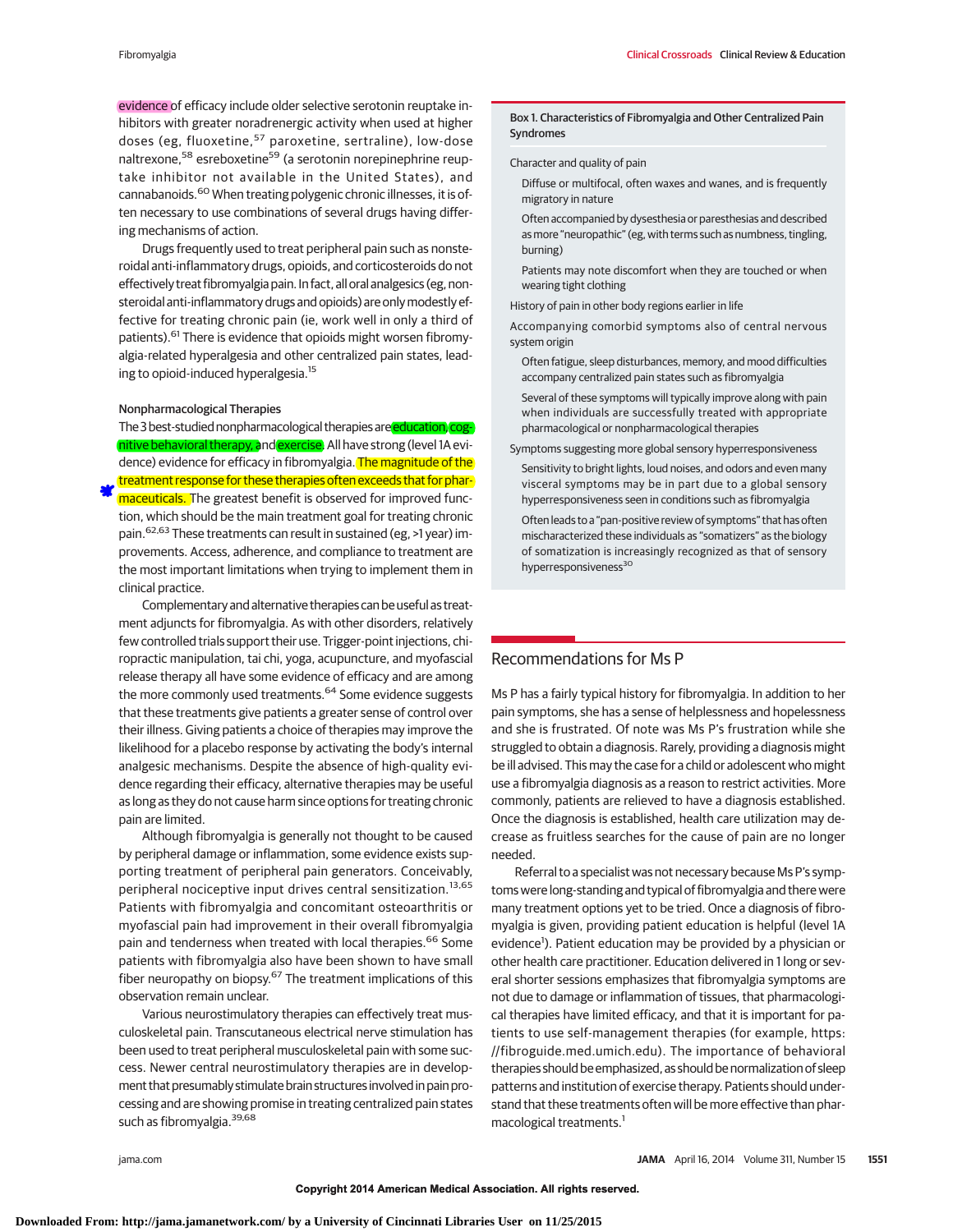# Table. Summary of Treatment Guidelines<sup>34</sup>

| <b>Treatment</b>                                                               | Cost                                                                         | <b>Details</b>                                                                                                               | Evidence<br>Level                                             | <b>Adverse Effects</b>                                                                                                                      | <b>Clinical Pearls</b>                                                                                                                                                                                                                                                                                             |
|--------------------------------------------------------------------------------|------------------------------------------------------------------------------|------------------------------------------------------------------------------------------------------------------------------|---------------------------------------------------------------|---------------------------------------------------------------------------------------------------------------------------------------------|--------------------------------------------------------------------------------------------------------------------------------------------------------------------------------------------------------------------------------------------------------------------------------------------------------------------|
| General                                                                        |                                                                              |                                                                                                                              |                                                               |                                                                                                                                             |                                                                                                                                                                                                                                                                                                                    |
| recommendations<br>Patient education <sup>35</sup>                             | Low                                                                          | Incorporate principles of<br>self-management including a<br>multimodal approach                                              | 1A                                                            |                                                                                                                                             | Following initial diagnosis, spend several<br>visits (or use separate educational<br>sessions) to explain the condition and set<br>treatment expectations                                                                                                                                                          |
| Nonpharmacological<br>therapies                                                |                                                                              |                                                                                                                              |                                                               |                                                                                                                                             |                                                                                                                                                                                                                                                                                                                    |
| Graded exercise <sup>36</sup>                                                  | Low                                                                          | Aerobic exercise has been best<br>studied but strengthening and<br>stretching have also been shown<br>to be of value         | 1A                                                            | Worsening of symptoms<br>when program is begun too<br>rapidly                                                                               | Counsel patients to "start low,<br>qo slow"<br>For many patients, focusing first on<br>increasing daily "activity" is helpful<br>before actually starting exercise                                                                                                                                                 |
| Cognitive behavioral<br>therapy $(CBT)^{37}$                                   | Low                                                                          | Pain-based CBT programs have<br>been shown to be effective in<br>one-on-one settings, small<br>groups, and via the Internet  | 1A                                                            | No significant adverse<br>effects of CBT per se but<br>patient acceptance is often<br>poor when viewed as a<br>"psychological" intervention | Internet-based programs are gaining<br>acceptance and are more convenient for<br>working patients                                                                                                                                                                                                                  |
| Complementary and<br>alternative medicine<br>$(CAM)$ therapies <sup>38</sup>   | Variable                                                                     | Most CAM therapies have not<br>been rigorously studied                                                                       | 1A                                                            | Generally safe                                                                                                                              | Evidence emerging that CAM treatments<br>such as tai chi, yoga, balneotherapy, and<br>acupuncture may be effective<br>Allowing patients to choose which CAM<br>therapies to incorporate into an active<br>treatment program can<br>increase self-efficacy                                                          |
| Central nervous<br>system (CNS)<br>neurostimulatory<br>therapies <sup>39</sup> |                                                                              | Several types of CNS neu-<br>rostimulatory therapies have<br>been effective in fibromyalgia<br>and other chronic pain states |                                                               | Headache                                                                                                                                    | These treatments continue to be<br>refined as optimal stimulation targets,<br>"dosing," etc, become understood                                                                                                                                                                                                     |
| Pharmacological<br>therapies                                                   |                                                                              | Therapies best chosen based<br>on predominant symptoms and<br>initiated in low doses with slow<br>dose escalation            | 5, Consensus                                                  |                                                                                                                                             | Prescribing patients a drug regimen that<br>helps improve symptoms prior to<br>initiating nonpharmacological therapies<br>can help improve adherence                                                                                                                                                               |
| <b>Tricyclic</b><br>compounds <sup>40,41</sup>                                 |                                                                              | Amitriptyline, 10-70 mg once<br>daily before bedtime<br>Cyclobenzaprine, 5-20 mg once<br>daily before bedtime                | 1A                                                            | Dry mouth, weight gain,<br>constipation, "groggy"<br>or drugged feeling                                                                     | When effective, can improve a wide<br>range of symptoms including pain, sleep,<br>bowel, and bladder symptoms<br>Taking several hours prior to bedtime<br>improves adverse effect profile                                                                                                                          |
| Serotonin norepi-<br>nephrine reuptake<br>inhibitors <sup>40</sup>             | Duloxetine<br>is generic;<br>milnacipran<br>is not                           | Duloxetine, 30-120 mg/d<br>Milnacipran, 100-200 mg/d                                                                         | 1A                                                            | Nausea, palpitations,<br>headache, fatigue,<br>tachycardia, hypertension                                                                    | Warning patients about transient<br>nausea, taking with food, and slowly<br>increasing dose can increase tolerability<br>Milnacipran might be slightly more<br>noradrenergic than duloxetine and thus<br>potentially more helpful for fatigue and<br>memory problems but also more likely<br>to cause hypertension |
| Gabapentinoids <sup>42</sup>                                                   | Gabapentin is<br>generic,<br>pregabalin not                                  | Gabapentin, 800-2400 mg/d<br>in divided doses<br>Pregabalin, up to 600 mg/d<br>in divided doses                              | 1A                                                            | Sedation, weight gain,<br>dizziness                                                                                                         | Giving most or all of the dose at bedtime<br>can increase tolerability                                                                                                                                                                                                                                             |
| y-Hydroxybutyrate <sup>43</sup>                                                | For treating<br>narcolepsy/<br>cataplexy                                     | 4.5-6.0 g per night in divided<br>doses                                                                                      | 1A                                                            | Sedation, respiratory<br>depression, and death                                                                                              | Shown as efficacious but not approved<br>by Food and Drug Administration<br>because of safety concerns                                                                                                                                                                                                             |
| Low-dose naltrexone <sup>44</sup>                                              | Low                                                                          | $4.5 \text{ mg/d}$                                                                                                           | 2 small<br>single-center<br>randomized<br>trials <sup>a</sup> |                                                                                                                                             |                                                                                                                                                                                                                                                                                                                    |
| Cannabanoids <sup>45</sup>                                                     | <b>NA</b>                                                                    | Nabilone, 0.5 mg orally at<br>bedtime to 1.0 mg twice daily                                                                  | $1A^a$                                                        | Sedation, dizziness, dry<br>mouth                                                                                                           | No synthetic cannabinoid has US<br>approval for treatment of pain                                                                                                                                                                                                                                                  |
| Selective serotonin<br>reuptake inhibitors<br>$(SSRIs)^{40}$                   | <b>SSRIs that</b><br>should be<br>used in<br>fibromyalgia<br>are all generic | Fluoxetine, sertraline,<br>paroxetine                                                                                        | 1A                                                            | Nausea, sexual dysfunction,<br>weight gain, sleep<br>disturbance                                                                            | Older, less selective SSRIs may have<br>some efficacy in improving pain,<br>especially at higher doses that have more<br>prominent noradrenergic effects<br>Newer SSRIs (citalopram, escitalopram,<br>desvenlafaxine) are less effective or<br>ineffective as analgesics                                           |
| Nonsteroidal anti-<br>inflammatory drugs                                       |                                                                              | No evidence of efficacy; can be<br>helpful for comorbid "peripheral<br>pain generators"                                      | 5D                                                            | Gastrointestinal, renal, and<br>cardiac adverse effects                                                                                     | Use the lowest dose for the shortest<br>period of time to reduce adverse<br>effects                                                                                                                                                                                                                                |
| Opioids                                                                        |                                                                              | Tramadol with or without<br>acetaminophen, 50-100 mg<br>every 6 h<br>No evidence of efficacy for<br>stronger opioids         | 5D                                                            | Sedation, addiction,<br>tolerance, opioid-induced<br>hyperalgesia                                                                           | Increasing evidence suggests that<br>opioids are less effective for treating<br>chronic pain than previously thought and<br>their risk-benefit profile is worse than<br>other classes of analgesics                                                                                                                |

**1552 JAMA** April 16, 2014 Volume 311, Number 15 **jama.com 15** jama.com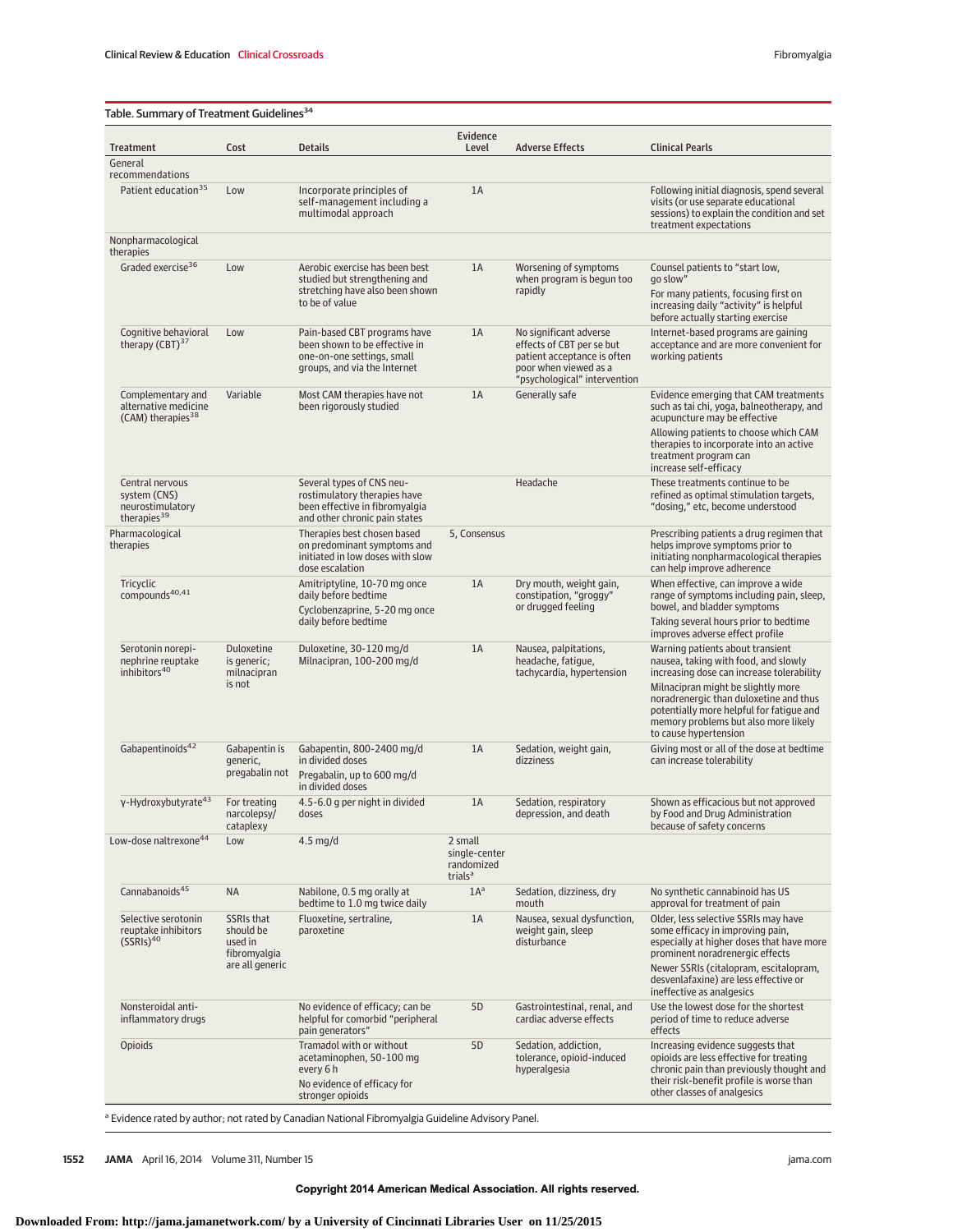There are many pharmacological treatment options for Ms P, including limiting the use of cyclobenzaprine to a low dose (5-10 mg) at bedtime, optimizing the dose of pregabalin by giving most or all of the doseat bedtime to decrease her grogginess,andaddinga serotonin norepinephrine reuptake inhibitor (all level 1 evidence<sup>1</sup>). More importantly, it appears that she has not been informed about the nonpharmacological therapies that should be the mainstay of treating chronic pain, including education, exercise, and cognitive behavioral therapy. If these are not readily available locally, webbased programs are available that have been tested and shown to be effective.<sup>69</sup>

# Questions and Discussion

**QUESTION** Is progress being made in developing animal models that may result in new treatment modes?

**DR CLAUW** Many animal models of hyperalgesia/allodynia exist, but these lack the other features of the human fibromyalgia "phenotype." Moreover, animal studies are usually performed on inbred strains of animals that do not exhibit the genetic heterogeneity humans have. Classic animal models also measure "pain behaviors" mediated by spinal reflexes and generally do not probe the central nervous system response to peripheral stimuli. So, phenotypically relevant animal models using operant paradigms as outcomes will likely be very useful for bidirectional translation.

**QUESTION** Will injury occur if fibromyalgia patients push themselves to continue exercising even while in pain?

**DR CLAUW** In general, and not just for fibromyalgia but for almost every chronic pain condition, activity and exercise are beneficial and not harmful. Nearly any type of exercise is good for fibromyalgia or any form of chronic pain. Patients should be advised to start with modest exercise and build up their activity level slowly. Many patients tend to try to do toomuch too soon, leading to worsened pain.

**QUESTION** How much of a problem is secondary gain resulting from disability financial support as an alternative to work in fibromyalgia patients?

**DR CLAUW** There will always be individuals who fake or magnify symptoms to benefit financially, but this is seen in a minority of patients. More problematic is the nonvolitional worsening occurring when patients with pain enter the disability and compensations systems. As eloquently noted by Hadler, "If you have to prove that you're sick, you can't get well."<sup>70</sup> I think that chronic pain patients are very deserving of disability but find that they almost always clinically worsen when they get involved in disability or litigation. The disability system results in frustration, anxiety, isolation, and inactiv-

## Box 2. General Approach to Pharmacological Therapy

## All patients should receive

Education about nature of disorder

Counseling regarding role of exercise, cognitive behavioral techniques

Pharmacological therapy should be guided by predominant symptoms that accompany pain

All patients should have a good therapeutic trial of a low-dose tricyclic compound (eg, cyclobenzaprine, amitriptyline, nortriptyline)

Patients with comorbid depression or fatigue should next try a serotonin norepinephrine reuptake inhibitor

Patients with comorbid anxiety or sleep issues should next try a gabapentinoid

It is often necessary to use several of these classes of drugs together Use of opioids is discouraged

Nonsteroidal anti-inflammatory drugs and acetaminophen can be used to treat comorbid "peripheral pain generators"

Therapies that have been less well studied but show promise

Complementary and alternative therapies

Drugs including low-dose naltrexone, cannabinoids

Cortical electrostimulatory therapies

ity, all of which are counterproductive to rehabilitation approaches that benefit chronic pain patients. Clinicians should be aware that there are few, if any, diseases where "objective" factors correlate well with disability. They should not expect this to be the case in fibromyalgia.71

**QUESTION** How should physicians manage a clinic visit with a patient like this to avoid feeling like they are manipulated by their patient?

**DR CLAUW** If clinicians treat fibromyalgia or other chronic pain conditions with drugs alone, they will fail. This is akin to treating diabetes with insulin or drugs alone, without any corresponding attempt to modify diet or weight. In contrast to diseases like diabetes or hypertension that lack physical symptoms, patients with chronic pain hurt, motivating them to be more adherent to nondrug therapies. Be on the offensive. Be persistent inencouragingyour patients about doing exercise and trying web-based nondrug therapies. Do not be defensive and think that every time these patients come in, changing to a different drug is the only available approach. If practitioners use nondrug therapies more aggressively and use fewer opioids, nonsteroidal anti-inflammatory drugs, and procedures and more centrally acting analgesics, fibromyalgia is easier to manage.

## ARTICLE INFORMATION

**Conflict of Interest Disclosures:** The author has completed and submitted the ICMJE Form for Disclosure of Potential Conflicts of Interest. Dr Clauw has performed consulting and/or served on scientific advisory boards for Pfizer, Lilly, Forest Laboratories, Johnson & Johnson, Purdue Pharma, Nuvo, Cerephex, Tonix, Iroko, and Takeda. He has received grant support from Pfizer, Forest, Merck, Nuvo, and Cerephex.

**The conference on which this article is based took place at** the Medicine Grand Rounds at Beth Israel Deaconess Medical Center, Boston, Massachusetts, on October 4, 2012.

**Additional Contributions:** We thank the patient for sharing her story and for providing permission to publish it.

**Clinical Crossroads at Beth Israel Deaconess Medical Center** is produced and edited by Risa B. Burns, MD, series editor; Jon Crocker, MD, Howard Libman, MD, Eileen E. Reynolds, MD, Amy N. Ship, MD, Gerald Smetana, MD, and Anjala V. Tess, MD.

#### **REFERENCES**

**1**. Fitzcharles MA, Ste-Marie PA, Goldenberg DL, et al. Canadian Pain Society and Canadian Rheumatology Association recommendations for rational care of persons with fibromyalgia: a summary report.J Rheumatol. 2013;40(8):1388- 1393.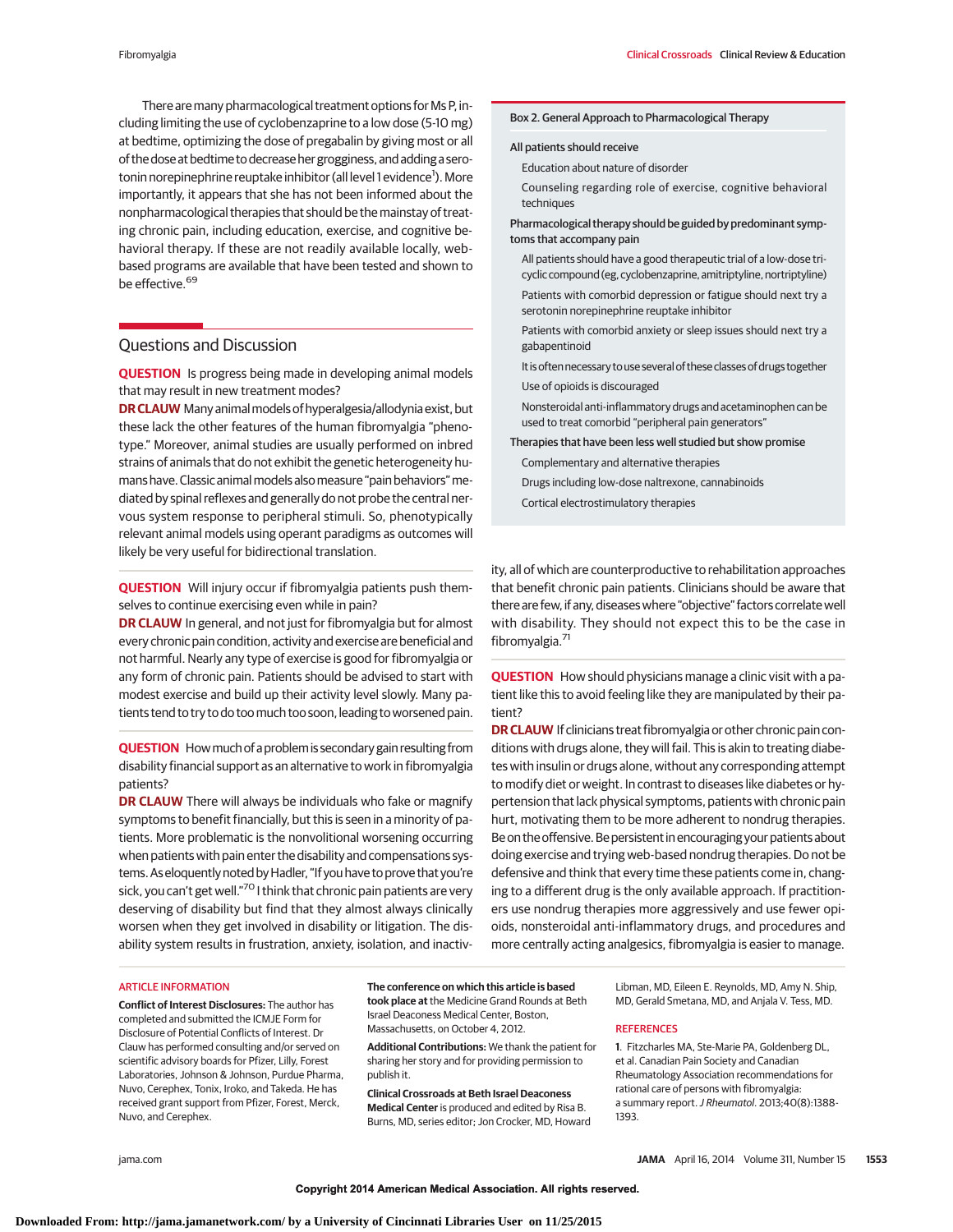**2**. Fitzcharles MA, McDougall J, Ste-Marie PA, Padjen I. Clinical implications for cannabinoid use in the rheumatic diseases: potential for help or harm? Arthritis Rheum. 2012;64(8):2417-2425.

**3**. Wolfe F, Ross K, Anderson J, Russell IJ, Hebert L. The prevalence and characteristics of fibromyalgia in the general population. Arthritis Rheum. 1995;38(1):19-28.

**4**. McBeth J, Jones K. Epidemiology of chronic musculoskeletal pain. Best Pract Res Clin Rheumatol. 2007;21(3):403-425.

**5**. Vincent A, Lahr BD, Wolfe F, et al. Prevalence of fibromyalgia: a population-based study in Olmsted County, Minnesota, utilizing the Rochester Epidemiology Project. Arthritis Care Res (Hoboken). 2013;65(5):786-792.

**6**. Wolfe F, Smythe HA, Yunus MB, et al; Report of the Multicenter Criteria Committee. The American College of Rheumatology 1990 criteria for the classification of fibromyalgia. Arthritis Rheum. 1990;33(2):160-172.

**7**. Wolfe F, Clauw DJ, Fitzcharles MA, et al. Fibromyalgia criteria and severity scales for clinical and epidemiological studies: a modification of the ACR preliminary diagnostic criteria for fibromyalgia. J Rheumatol. 2011;38(6):1113-1122.

**8**. Hudson JI, Pope HG. The concept of affective spectrum disorder: relationship to fibromyalgia and other syndromes of chronic fatigue and chronic muscle pain. Baillieres Clin Rheumatol. 1994;8(4):839-856.

**9**. Aaron LA, Buchwald D. A review of the evidence for overlap among unexplained clinical conditions. Ann Intern Med. 2001;134(9 pt 2):868-881.

**10**. Warren JW, Howard FM, Cross RK, et al. Antecedent nonbladder syndromes in case-control study of interstitial cystitis/painful bladder syndrome. Urology. 2009;73(1):52-57.

**11**. Williams DA, Clauw DJ. Understanding fibromyalgia: lessons from the broader pain research community. J Pain. 2009;10(8):777-791.

**12**. Tracey I, Bushnell MC. How neuroimaging studies have challenged us to rethink: is chronic pain a disease? J Pain. 2009;10(11):1113-1120.

**13**. Woolf CJ. Central sensitization: implications for the diagnosis and treatment of pain. Pain. 2011;152(3)(suppl):S2-S15.

**14**. Wolfe F, Anderson J, Harkness D, et al. A prospective, longitudinal, multicenter study of service utilization and costs in fibromyalgia. Arthritis Rheum. 1997;40(9):1560-1570.

**15**. Brummett CM, Janda AM, Schueller CM, et al. Survey criteria for fibromyalgia independently predict increased postoperative opioid consumption after lower-extremity joint arthroplasty: a prospective, observational cohort study. Anesthesiology. 2013;119(6):1434-1443.

**16**. Arnold LM, Hudson JI, Hess EV, et al. Family study of fibromyalgia. Arthritis Rheum. 2004;50(3):944-952.

**17**. Holliday KL, McBeth J. Recent advances in the understanding of genetic susceptibility to chronic pain and somatic symptoms. Curr Rheumatol Rep. 2011;13(6):521-527.

**18**. Kato K, Sullivan PF, Evengård B, Pedersen NL. A population-based twin study of functional somatic syndromes. Psychol Med. 2009;39(3):497-505.

**19**. Buskila D, Atzeni F, Sarzi-Puttini P. Etiology of fibromyalgia: the possible role of infection and vaccination. Autoimmun Rev. 2008;8(1):41-43.

**20**. McLean SA, Diatchenko L, Lee YM, et al. Catechol O-methyltransferase haplotype predicts immediate musculoskeletal neck pain and psychological symptoms after motor vehicle collision.J Pain. 2011;12(1):101-107.

**21**. Lewis JD, Wassermann EM, Chao W, Ramage AE, Robin DA, Clauw DJ. Central sensitization as a component of post-deployment syndrome. NeuroRehabilitation. 2012;31(4):367-372.

**22**. Phillips K, Clauw DJ. Central pain mechanisms in the rheumatic diseases: future directions. Arthritis Rheum. 2013;65(2):291-302.

**23**. Harris RE, Clauw DJ. How do we know that the pain in fibromyalgia is "real"? Curr Pain Headache Rep. 2006;10(6):403-407.

**24**. Gracely RH, Petzke F, Wolf JM, Clauw DJ. Functional magnetic resonance imaging evidence of augmented pain processing in fibromyalgia. Arthritis Rheum. 2002;46(5):1333-1343.

**25**. Cook DB, Lange G, Ciccone DS, Liu WC, Steffener J, Natelson BH. Functional imaging of pain in patients with primary fibromyalgia. J Rheumatol. 2004;31(2):364-378.

**26**. Wolfe F. The relation between tender points and fibromyalgia symptom variables: evidence that fibromyalgia is not a discrete disorder in the clinic. Ann Rheum Dis. 1997;56(4):268-271.

**27**. Wolfe F. How to use the new American College of Rheumatology fibromyalgia diagnostic criteria [letter]. Arthritis Care Res (Hoboken). 2011;63(7):1073-1074.

**28**. Wolfe F, Clauw DJ, Fitzcharles MA, et al. The American College of Rheumatology preliminary diagnostic criteria for fibromyalgia and measurement of symptom severity. Arthritis Care Res (Hoboken). 2010;62(5):600-610.

**29**. Wolfe F. Fibromyalgianess. Arthritis Rheum. 2009;61(6):715-716.

**30**. Nakao M, Barsky AJ. Clinical application of somatosensory amplification in psychosomatic medicine. Biopsychosoc Med. 2007;1:17.

**31**. Chandran AB, Coon CD, Martin SA, McLeod LD, Coles TM, Arnold LM. Sphygmomanometry-evoked allodynia in chronic pain patients with and without fibromyalgia. Nurs Res. 2012;61(5):363-368.

**32**. White KP, Nielson WR, Harth M, Ostbye T, Speechley M. Does the label "fibromyalgia" alter health status, function, and health service utilization? a prospective, within-group comparison in a community cohort of adults with chronic widespread pain. Arthritis Rheum. 2002;47(3):260-265.

**33**. Annemans L, Wessely S, Spaepen E, et al. Health economic consequences related to the diagnosis of fibromyalgia syndrome. Arthritis Rheum. 2008;58(3):895-902.

**34**. Fitzcharles MA, Ste-Marie PA, Goldenberg DL, et al; National Fibromyalgia Guideline Advisory Panel. 2012 Canadian guidelines for the diagnosis and management of fibromyalgia syndrome: executive summary. Pain Res Manag. 2013;18(3):119-126.

**35**. Häuser W, Bernardy K, Arnold B, Offenbächer M, Schiltenwolf M. Efficacy of multicomponent treatment in fibromyalgia syndrome:

a meta-analysis of randomized controlled clinical trials. Arthritis Rheum. 2009;61(2):216-224.

**36**. Häuser W, Klose P, Langhorst J, et al. Efficacy of different types of aerobic exercise in fibromyalgia syndrome: a systematic review and meta-analysis of randomised controlled trials. Arthritis Res Ther. 2010;12(3):R79.

**37**. Bernardy K, Füber N, Köllner V, Häuser W. Efficacy of cognitive-behavioral therapies in fibromyalgia syndrome: a systematic review and meta-analysis of randomized controlled trials. J Rheumatol. 2010;37(10):1991-2005.

**38**. Porter NS, Jason LA, Boulton A, Bothne N, Coleman B. Alternative medical interventions used in the treatment and management of myalgic encephalomyelitis/chronic fatigue syndrome and fibromyalgia.J Altern Complement Med. 2010;16(3):235-249.

**39**. Hargrove JBBR, Bennett RM, Simons DG, Smith SJ, Nagpal S, Deering DE. A randomized placebo-controlled study of noninvasive cortical electrostimulation in the treatment of fibromyalgia patients. Pain Med. 2012;13(1):115-124.

**40**. Arnold LM. Duloxetine and other antidepressants in the treatment of patients with fibromyalgia. Pain Med. 2007;8(suppl 2):S63-S74.

**41**. Arnold LM, Keck PE Jr, Welge JA. Antidepressant treatment of fibromyalgia: a meta-analysis and review. Psychosomatics. 2000;41(2):104-113.

**42**. Häuser W, Bernardy K, Uçeyler N, Sommer C. Treatment of fibromyalgia syndrome with gabapentin and pregabalin—a meta-analysis of randomized controlled trials. Pain. 2009;145(1-2):69-81.

**43**. Russell IJ, Holman AJ, Swick TJ, Alvarez-Horine S, Wang YG, Guinta D; Sodium Oxybate 06-008 FM Study Group. Sodium oxybate reduces pain, fatigue, and sleep disturbance and improves functionality in fibromyalgia: results from a 14-week, randomized, double-blind, placebo-controlled study. Pain. 2011;152(5):1007- 1017.

**44**. Younger J, Noor N, McCue R, Mackey S. Low-dose naltrexone for the treatment of fibromyalgia: findings of a small, randomized, double-blind, placebo-controlled, counterbalanced, crossover trial assessing daily pain levels. Arthritis Rheum. 2013;65(2):529-538.

**45**. Lynch ME, Campbell F. Cannabinoids for treatment of chronic non-cancer pain; a systematic review of randomized trials. Br J Clin Pharmacol. 2011;72(5):735-744.

**46**. Harris RE. Elevated excitatory neurotransmitter levels in the fibromyalgia brain. Arthritis Res Ther. 2010;12(5):141.

**47**. Harris RE, Napadow V, Huggins JP, et al. Pregabalin rectifies abberrant brain chemistry, connectivity, and functional response in chronic pain patients. Anesthesiology. 2013;119(6):1453- 1464.

**48**. Fishbain D. Evidence-based data on pain relief with antidepressants. Ann Med. 2000;32(5): 305-316.

**49**. Häuser W, Wolfe F, Tölle T, Uçeyler N, Sommer C. The role of antidepressants in the management of fibromyalgia syndrome: a systematic review and meta-analysis. CNS Drugs. 2012;26(4):297-307.